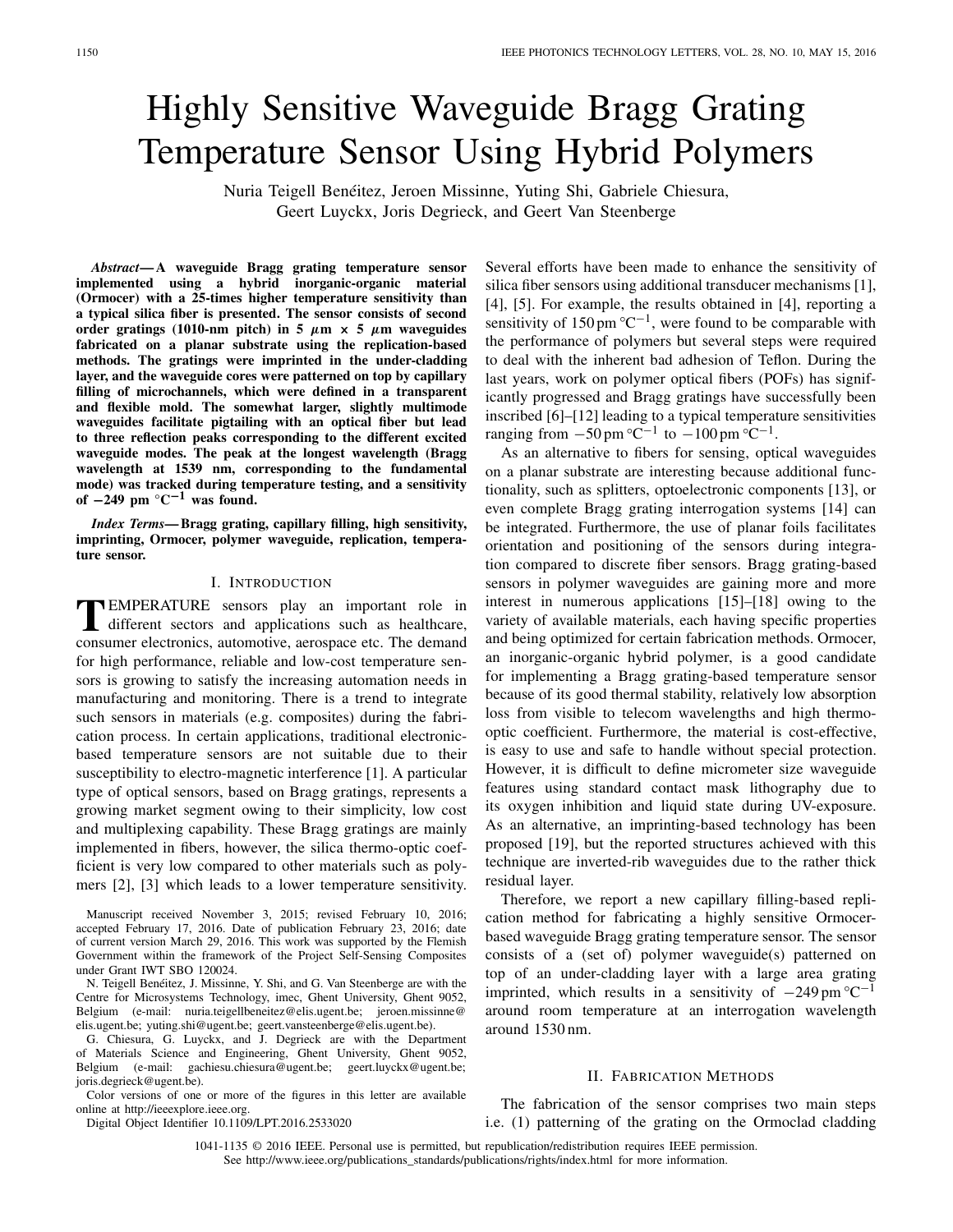

Fig. 1. Process flow showing the most important steps to define the waveguide cores on top of the grating-patterned under-cladding. (a) Fabrication of the soft mold. (b) Soft mold placed in contact with the cladding. (c) Capillary filling of the mold channels. (d) Mold releasing revealing the core structures.

layer and (2) the definition of the Ormocore waveguide core on top. Both materials are commercially available Ormocer formulations (Micro Resist Technology) with a refractive index difference of 0.02 at 1550 nm.

Gratings with a pitch of 1010 nm (second order reflections around telecom wavelengths) were first fabricated in a layer of AZ Mir 701 positive photoresist by phase mask lithography, serving as a master mold. A replicated soft mold was fabricated by casting a UV-curable transparent polymer (OF-134, MyPolymers) on top of the master mold and curing it with a UV lamp. The grating structure in the soft mold was then transferred to an Ormoclad layer spin-coated (30 s at 3000rpm) on a Borofloat glass substrate by placing the mold in contact with this layer taking care to avoid trapped air bubbles. The Ormoclad layer is then UV-cured under  $N_2$  for 30 s at 30 mW cm<sup>-2</sup> and then the soft mold is peeled off. The cladding with the transferred gratings was post baked (hot plate, 85 °C) and hard baked (convection oven,  $150^{\circ}$ C) prior to processing the waveguide cores.

The waveguide cores were defined by capillary filling another soft mold with a mix of Ormocore and ma-T 1050 solvent (Micro Resist Technology) prepared in a 1:1 ratio by weight (selected as a trade-off between viscosity and limiting the amount of solvent). This soft mold for defining the waveguide cores was prepared analogously to the grating mold (Fig. 1 (a)) but using a master mold having  $5 \mu m \times 5 \mu m$  waveguides which were fabricated using laser direct-write lithography in an Epocore layer spin-coated on a silicon substrate. After peeling off the soft mold from the master mold, a razor blade was used to open the waveguide channels. The soft mold was then placed on top of the undercladding with the gratings (Fig. 1 (b)), a drop of the Ormocoresolvent mixture was placed in contact with one side of the open channels (Fig. 1 (c)) and the sample was allowed to rest (about 1 hour) until the required length was filled. A UV-curing step for 2 minutes at  $30 \text{ mW cm}^{-2}$  was then performed in a *N*<sup>2</sup> chamber and afterwards the mold was released (Fig. 1 (d)).



Fig. 2. SEM micrograph of the grating transferred to the Ormoclad undercladding (left). Cross-sectional view of an Ormocore waveguide fabricated by capillary filling (right).

Finally, the Ormocore waveguides were hard-baked and covered with an Ormoclad cladding layer using spin-coating.

After processing, the sample was diced with a DAD 322 Disco Automatic wafer dicer at  $10000$ rpm and  $1 \text{ mm s}^{-1}$ to obtain optically-clear end-faces. To test the sensor in a relevant environment, an SMF-28 single mode optical fiber was pigtailed to one of the waveguides using a UV-curable epoxy. On the other end-face of the waveguide, a drop of this glue was used to reduce parasitic reflections.

#### III. RESULTS AND DISCUSSION

### *A. Fabrication Results*

The gratings imprinted in Ormoclad were visually inspected using a microscope and SEM, showing a good replication quality and grating uniformity over a large area, see Fig. 2. After the waveguide cores were defined, the sample was visualized under the microscope showing defect-free waveguides and the proper filling of the channels both in the regions with and without gratings. Manual positioning the soft mold only leads to a angular misalignment of about 1◦ between grating and waveguide. As can be seen from the cross-section of an Ormocore waveguide (covered with cladding) shown in Fig 2, the capillary filled cores presented the same rectangular shape as the soft mold, meaning that the channels were filled over their complete cross-section and that no significant shrinkage was observed during the UV-curing process. Using this capillary filling technique, waveguides with a total length of 1 cm to 2 cm can be obtained, which is sufficient for implementing temperature sensors. For other applications that require longer waveguides, a modified technique is currently being optimized in which a vacuum is applied on 1 side of the channels so that the capillary filling speed can be increased and hence longer waveguides can be obtained.

#### *B. Bragg Grating Reflection Spectrum*

The Bragg reflection wavelength  $\lambda_B$  is given by:

$$
\lambda_B = \frac{2 \cdot n_{eff} \cdot \Lambda}{N},
$$

where *N* is the reflection order  $(N = 2$  in this letter),  $\Lambda$  is the pitch of the grating and  $n_{eff}$  the effective index of the waveguide mode. The reflection spectrum was determined with the setup shown in Fig 3 using a source with a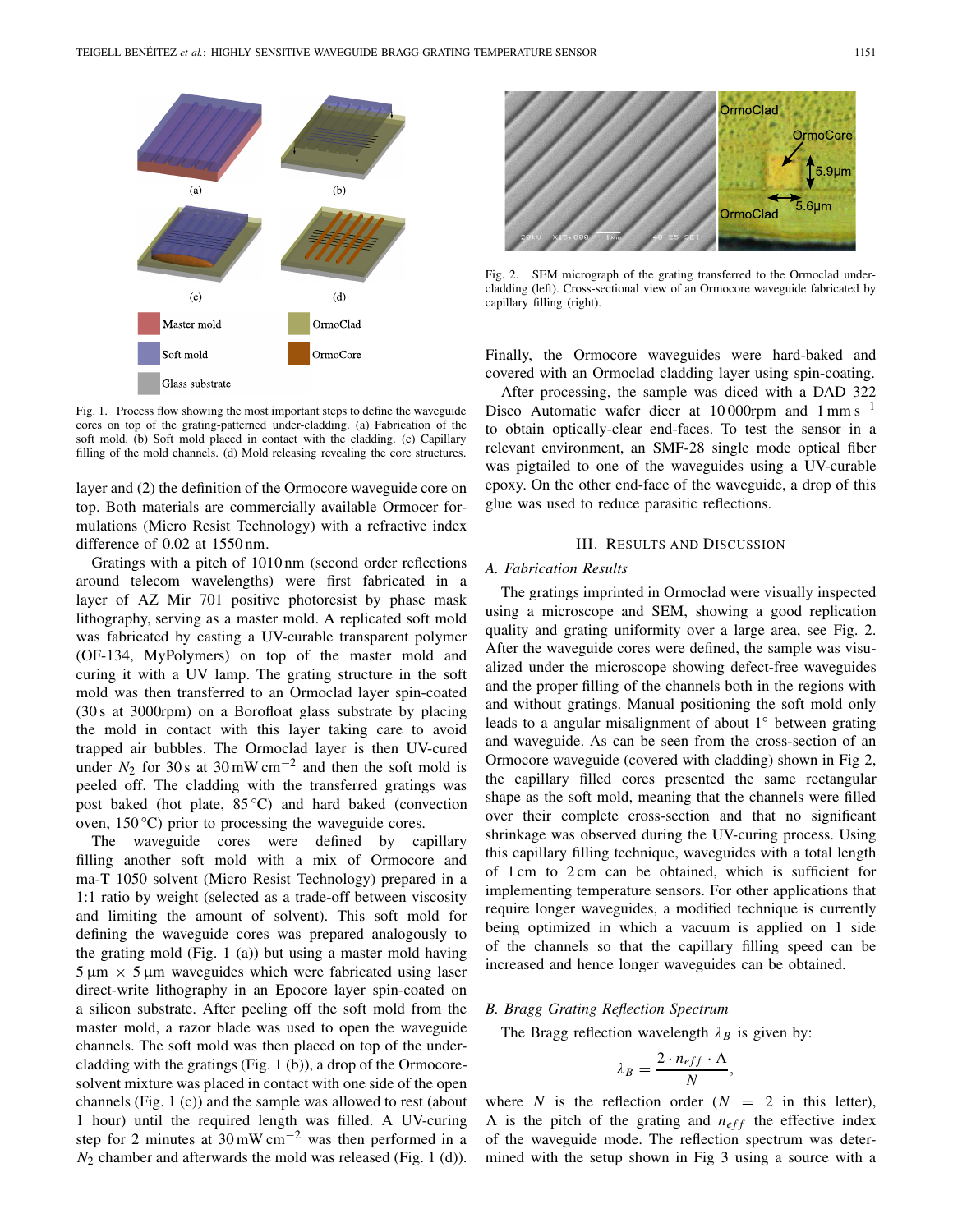

Fig. 3. Setup used to characterize the reflection spectrum of the waveguide Bragg grating sensor.



Fig. 4. Reflection spectrum of a  $5 \mu m \times 5 \mu m$  Ormocer waveguide Bragg grating normalized to the source spectrum (recorded after the pigtailing process; a moving average filter was applied over 5 datapoints).

broadband spectrum from 1530 nm to 1610 nm (ASE FL7002, Thorlabs), a fiber-optic circulator and an Optical spectrum analyzer (OSA). The spectrum obtained was normalized to the source spectrum, yielding actual reflectivity values. To facilitate pigtailing with a standard SMF-28 fiber, slightly larger  $5 \mu m \times 5 \mu m$  dimensions were chosen, therefore yielding a waveguide supporting a few modes. Fig. 4 shows the reflection spectrum after the pigtailing process revealing 3 peaks (around 1539 nm, 1535 nm and 1531 nm), corresponding with 3 excited modes in the waveguide. Before pigtailing and after optimizing the fiber-to-waveguide alignment, a maximum reflectivity of −6.6 dB (22%) was found. In this reflectivity value also the waveguide losses (estimated to be about  $1 \text{ dB cm}^{-1}$  for Ormocer around 1550 nm) and fiber-to-waveguide coupling losses (about 1.5 dB per transition) are taken into account. After the pigtailing, the reflectivity slightly reduced due to small alignment shifts during this process.

Although the waveguides were not single mode, a good tracking of the individual peaks was possible owing to the relatively large separation between the peaks and good signal-to-noise ratio.

#### *C. Response to Temperature*

The temperature tests were performed in a temperature controlled environmental chamber. The sample was positioned in the center of the chamber and the pigtailed fiber was lead out from a port at the bottom of the chamber. A thermocouple was used to monitor the temperature of the sample. The temperature test cycle was performed between  $30^{\circ}$ C and  $60^{\circ}$ C. The upper temperature was limited by the stability of the fiber-to-sensor connection. The spectrum acquisition were



Fig. 5. Reflection spectrum of a  $5 \mu m \times 5 \mu m$  Ormocer waveguide Bragg grating at different temperatures as obtained from the interrogator. The peak at the longest wavelength (marked with a circle) was tracked during the temperature test.



Fig. 6. Relation between Bragg wavelength and temperature (measured data and linear fit).

performed every  $5^{\circ}$ C after letting the temperature stabilize in the chamber. In order to check the stability of the measurements, each plateau temperature was maintained stable for 15 minutes and the spectrum was recorded every 5 minutes (3 times for each plateau) showing a good overlap of the signal. The reflection spectrum was tracked using a similar configuration as shown in Fig 3, in which the source, circulator and OSA were replaced by a dedicated optical fiber sensor interrogator (FBGS FBG-Scan808D) operating from 1510 nm to 1590 nm.

Fig. 5 illustrates the blue-shifting of the reflection spectrum at increasing temperature. The reflection peak marked with a circle in the figure was tracked during the thermal test and the corresponding reflection wavelength is plotted with respect to temperature in Fig. 6. The 3 dB bandwidth of this peak was calculated to be around 0.3 nm. We can clearly observe a blue-shift of the selected peak with temperature, and also notice that the results for ramping up or down the temperature match well, showing no clear effect of hysteresis. The linear fit of the data points results in the following relation:

 $\lambda$  (*nm*) = -0.249 (*nm*/ $\degree$ *C*) × *T* ( $\degree$ *C*) + 1545.050 (*nm*)

leading to a sensitivity ( $\Delta \lambda / \Delta T$ ) of  $-249$  pm °C<sup>-1</sup>. Compared to the typical sensitivity of silica fiber Bragg gratings  $(\approx 10 \,\mathrm{pm} \,^{\circ}\mathrm{C}^{-1}$  around room temperature [1], [4]), this is about 25 times higher.